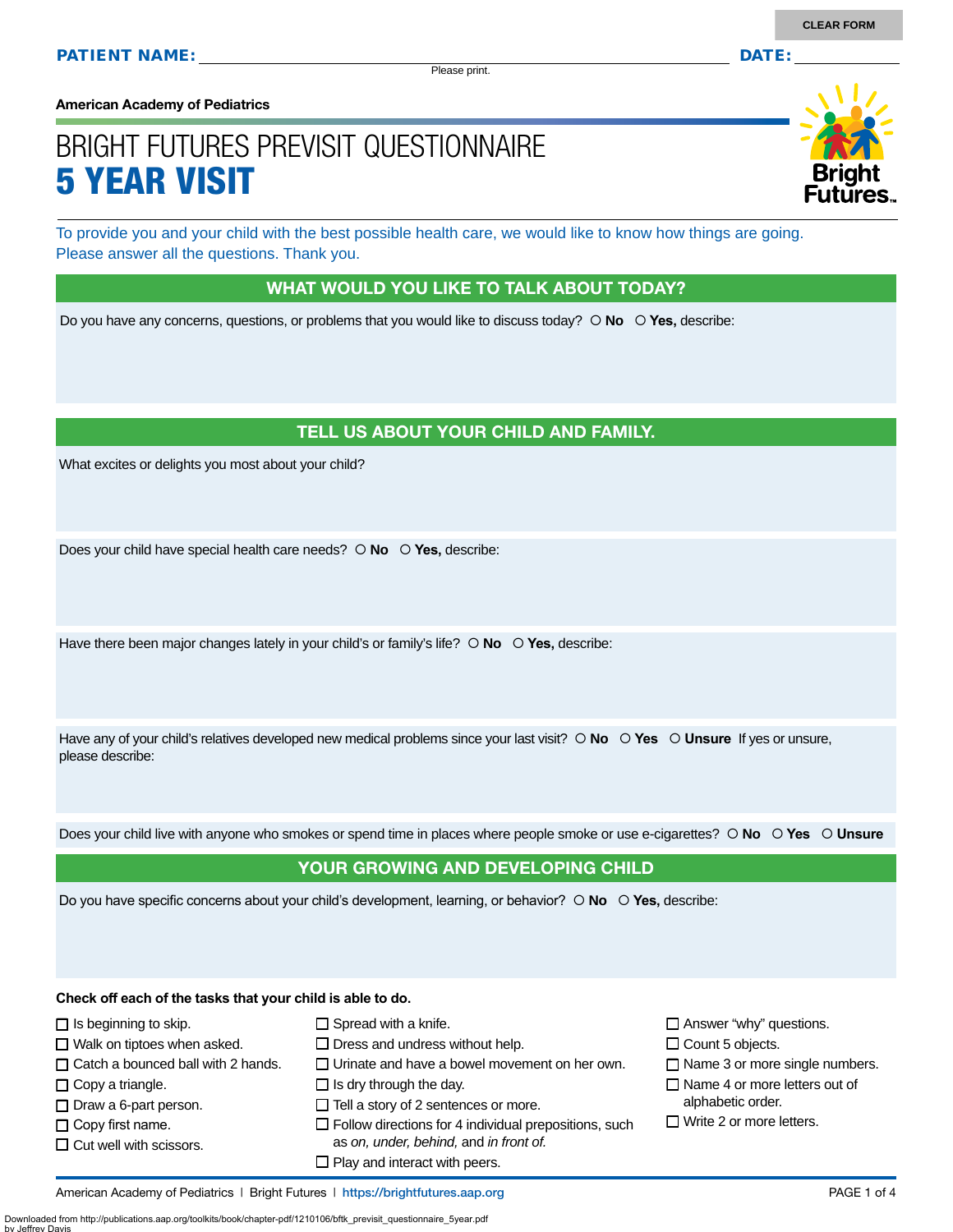## 5 YEAR VISIT

## RISK ASSESSMENT

| Anemia              | Does your child's diet include iron-rich foods, such as meat, iron-fortified cereals, or beans?                                                                                                          | O Yes         | $O$ No   | O Unsure |
|---------------------|----------------------------------------------------------------------------------------------------------------------------------------------------------------------------------------------------------|---------------|----------|----------|
|                     | Do you ever struggle to put food on the table?                                                                                                                                                           | $O$ No        | O Yes    | O Unsure |
| Lead                | Does your child live in or visit a home or child care facility with an identified lead hazard or a<br>home built before 1960 that is in poor repair or was renovated in the past 6 months?               | $O$ No        | O Yes    | O Unsure |
| Oral health         | Does your child have a dentist?                                                                                                                                                                          | O Yes         | $O$ No   | O Unsure |
|                     | Does your child's primary water source contain fluoride?                                                                                                                                                 | O Yes         | $O$ No   | O Unsure |
| <b>Tuberculosis</b> | Was your child or any household member born in, or has he or she traveled to, a country<br>where tuberculosis is common (this includes countries in Africa, Asia, Latin America, and<br>Eastern Europe)? | $\circ$ No    | O Yes    | O Unsure |
|                     | Has your child had close contact with a person who has tuberculosis disease or who has had<br>a positive tuberculosis test result?                                                                       | $\bigcirc$ No | O Yes    | O Unsure |
|                     | Is your child infected with HIV?                                                                                                                                                                         | $\circ$ No    | Yes<br>O | O Unsure |

#### ANTICIPATORY GUIDANCE

#### How are things going for you, your child, and your family?

#### YOUR FAMILY'S HEALTH AND WELL-BEING

| O No                                      | O Yes      |  |  |  |
|-------------------------------------------|------------|--|--|--|
| $\circ$ No                                | O Yes      |  |  |  |
| $\bigcirc$ No                             | O Yes      |  |  |  |
|                                           |            |  |  |  |
| $\bigcirc$ No                             | O Yes      |  |  |  |
| $\circ$ No                                | O Yes      |  |  |  |
|                                           |            |  |  |  |
| $O$ No                                    | O Yes      |  |  |  |
| <b>Emotional Security and Self-Esteem</b> |            |  |  |  |
| O Yes                                     | $O$ No     |  |  |  |
| O Yes                                     | $\circ$ No |  |  |  |
|                                           |            |  |  |  |
| O Yes                                     | $O$ No     |  |  |  |
| O Yes                                     | $\circ$ No |  |  |  |
|                                           |            |  |  |  |

#### FAMILY RULES AND ROUTINES

| Does your child have chores or responsibilities at home?                               | O Yes  | $O$ No |
|----------------------------------------------------------------------------------------|--------|--------|
| Do you have clear rules and expectations for your child?                               | O Yes  | $O$ No |
| When your child breaks the rules, are you consistent with consequences and discipline? | O Yes  | $O$ No |
| Do you let your child know when she is being good?                                     | O Yes  | $O$ No |
| Does your child have problems dealing with angry feelings?                             | $O$ No | O Yes  |
| Do you help your child control his anger?                                              | O Yes  | O No   |

#### **SCHOOL**

| Did your child attend a preschool program?                     |      | O Yes  | $O$ No |
|----------------------------------------------------------------|------|--------|--------|
| Has your child started elementary school?                      |      | O Yes  | O No   |
| Do you have any concerns about your child's school experience? | O NA | $O$ No | O Yes  |

American Academy of Pediatrics | Bright Futures | https:/[/brightfutures.aap.org](https://brightfutures.aap.org/Pages/default.aspx) | Namerican Academy of PAGE 2 of 4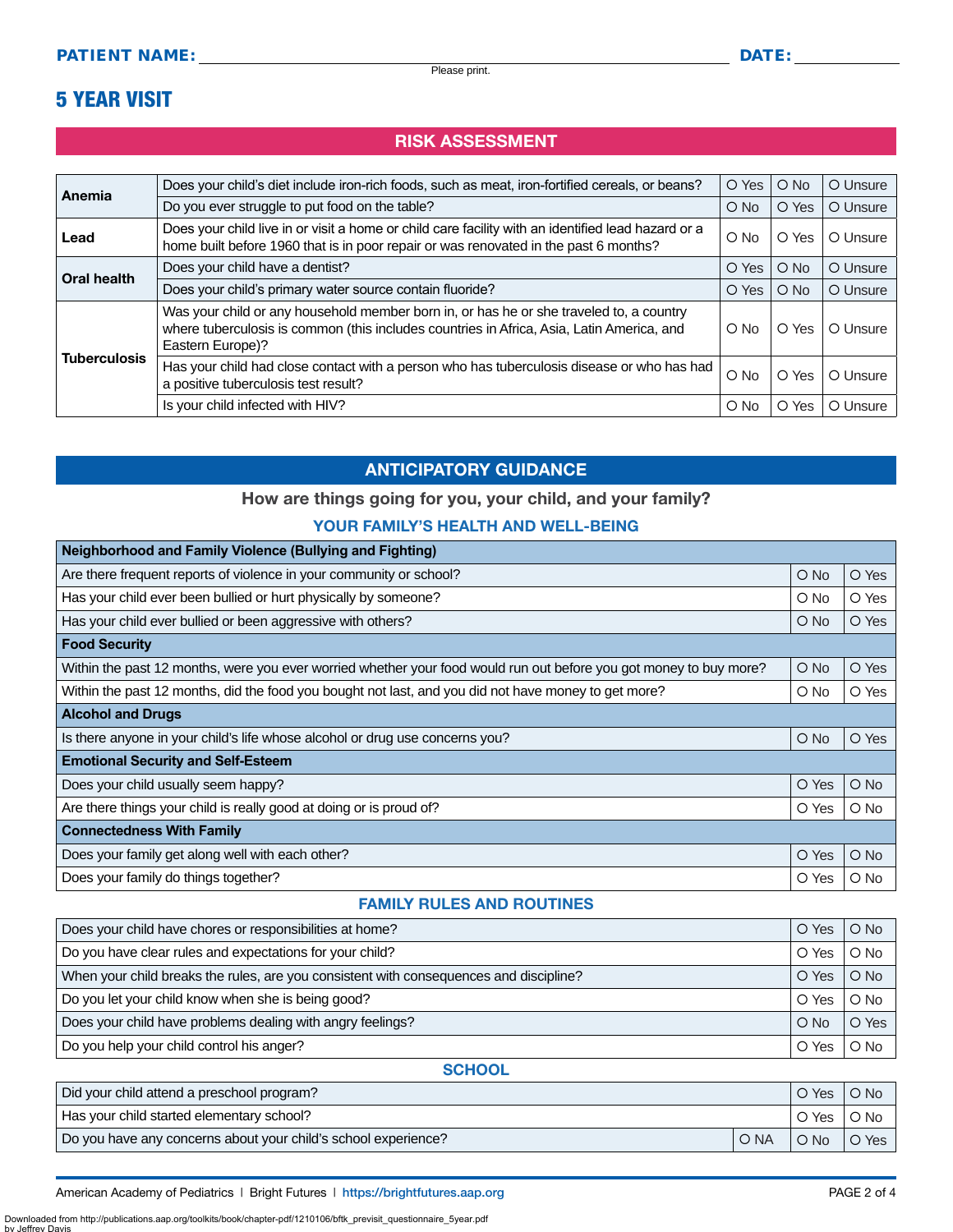Please print.

## 5 YEAR VISIT

#### SCHOOL (*CONTINUED*)

| Are you able to attend activities or functions at your child's school? | ' O NA | O Yes O No                                       |       |
|------------------------------------------------------------------------|--------|--------------------------------------------------|-------|
| Is your child involved in after-school activities?                     | O NA   | $\overline{) \circ \text{Yes} \circ \text{No} }$ |       |
| Does your child receive any special education services?                |        | $\circ$ No                                       | O Yes |

#### STAYING HEALTHY

| O Yes         | $\bigcirc$ No |
|---------------|---------------|
| O Yes         | $\circ$ No    |
|               |               |
| $\bigcirc$ No | O Yes         |
| $\circ$ No    | O Yes         |
| O Yes         | $\bigcirc$ No |
|               |               |
| O Yes         | $\bigcirc$ No |
|               | hours         |
| $\circ$ No    | O Yes         |
| O Yes         | $O$ No        |
| $\circ$ No    | O Yes         |
| O Yes         | $\circ$ No    |
|               |               |

**SAFETY** 

| <b>Car Safety</b>                                                                                                                                |       |               |  |
|--------------------------------------------------------------------------------------------------------------------------------------------------|-------|---------------|--|
| Is your child fastened securely in a car safety seat or belt-positioning booster seat in the back seat every time he<br>rides in a vehicle?      | O Yes | $\bigcirc$ No |  |
| Does everyone else in the vehicle always use a lap and shoulder seat belt, booster seat, or car safety seat?                                     | O Yes | $\bigcirc$ No |  |
| <b>Outdoor Safety</b>                                                                                                                            |       |               |  |
| Does your child always wear a helmet to protect her head when biking, skating, or doing other outdoor activities?                                | O Yes | $\bigcirc$ No |  |
| Does your child know street safety habits, such as stopping at the curb, looking both ways, and never crossing the street<br>without a grown-up? | O Yes | $\circ$ No    |  |
| Does your child know how to swim?                                                                                                                | O Yes | $\bigcirc$ No |  |
| Does your child know to always have an adult watching her in the water and never to swim alone?                                                  | O Yes | $\circ$ No    |  |
| Does your child always use sunscreen when playing outside?                                                                                       | O Yes | $\bigcirc$ No |  |
| <b>Home Fire Safety</b>                                                                                                                          |       |               |  |
| Do you have working smoke alarms installed on every level of your home?                                                                          | O Yes | $\bigcirc$ No |  |
| Do you have carbon monoxide detectors/alarms in your home?                                                                                       | O Yes | $\circ$ No    |  |
| Do you have an emergency escape plan in case of fire?                                                                                            | O Yes | $\bigcirc$ No |  |
| Does your child know what to do if the fire alarm rings?                                                                                         | O Yes | $\bigcirc$ No |  |